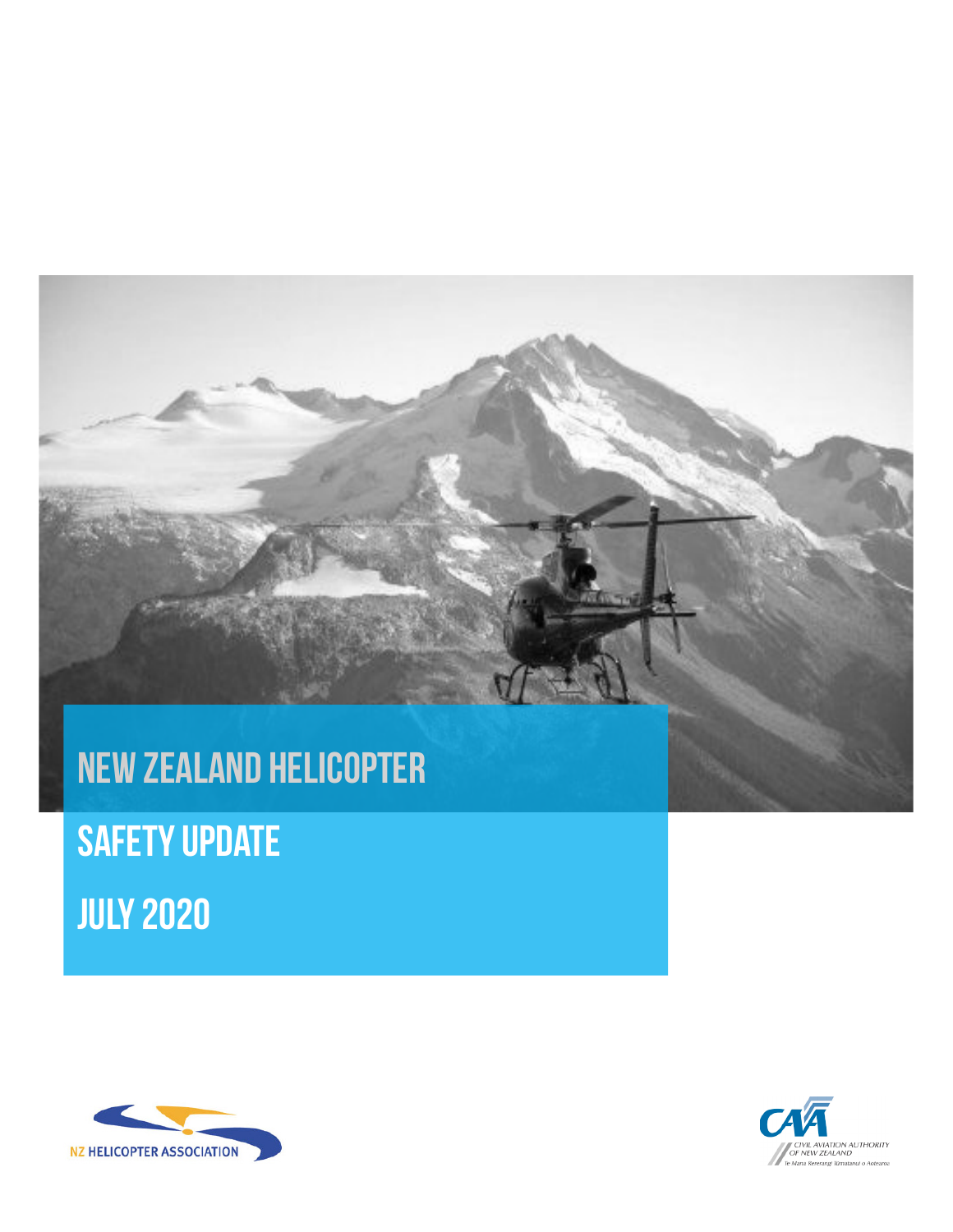## **introduction**

The majority of operators in the 135 and 137 sectors are smaller operators with 1-2 or 2-4 machines.

This is the first update on activity and safety performance for the New Zealand helicopter sector for 2020. My apologies for not preparing and distributing the usual update for the first quarter – this was due to disruptions associated with Covid 19. As usual, the report includes details of accidents and incidents for the purpose of raising awareness about risks and sharing lessons amongst the sector. If you have questions or comments about the information then please contact me at [Joe.Dewar@caa.govt.nz.](mailto:Joe.Dewar%40caa.govt.nz?subject=)

## **sector PROFILE and activity**

In the air transport and agricultural helicopter sectors there are currently 130 active operating certificates. The largest category of operator type is holders of 135 and 137 certificates.



There has been a lot of interest in activity levels given the Covid outbreak. The charts below show the reported hours by activity type up to the end of March 20. Most of the interest is in activity over the last three months, including the Level 4 lockdown. **Please complete your statistics return for the most recent quarter as soon as possible - the request for this went out to operators late last week via email.** 



NZ Helicopter Operators by Type



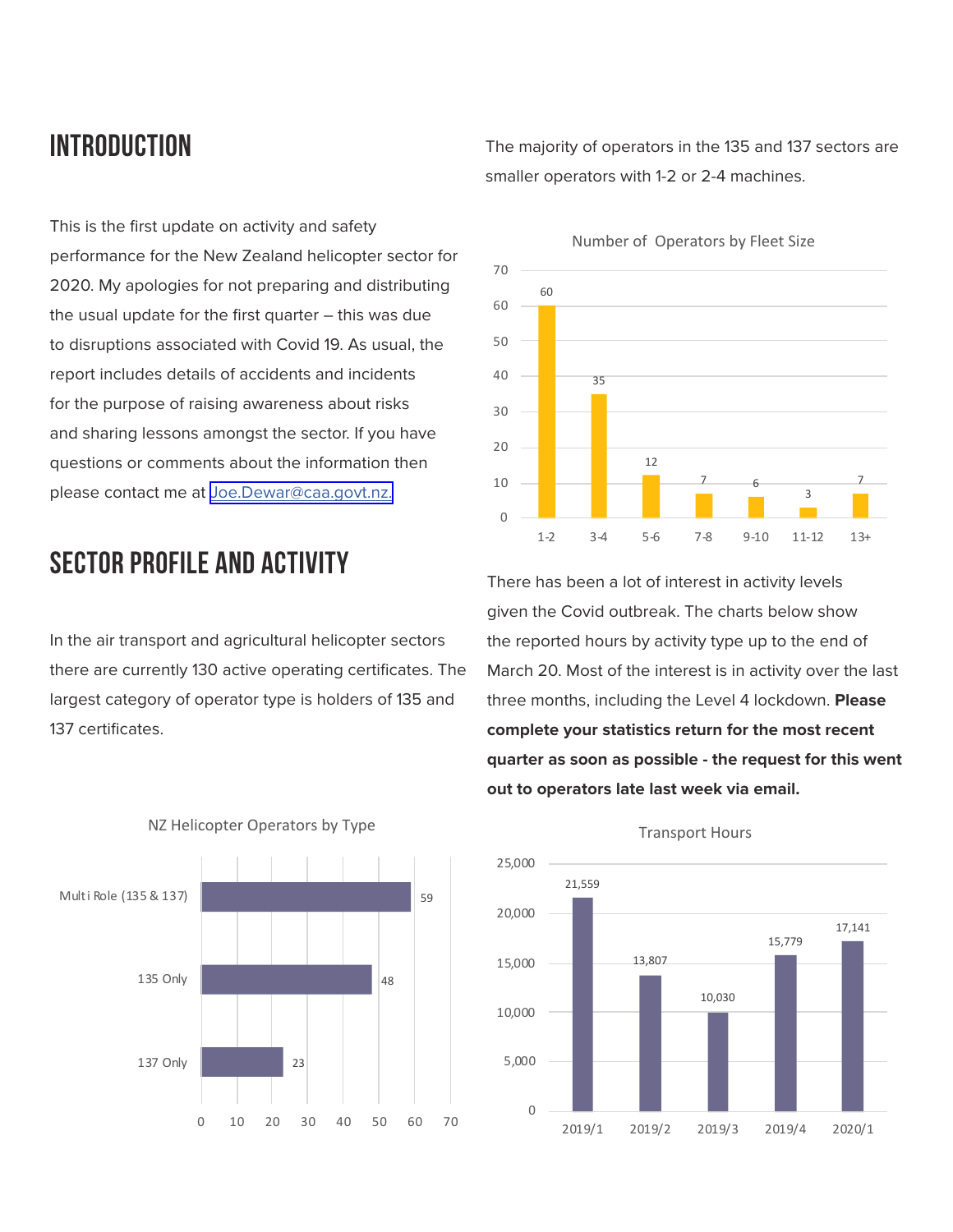

EMS/SAR Hours





Based on this data, the only commercial helicopter operation type that has shown similar hours for the first quarter of 2020 compared to the first quarter of 2019 are EMS/SaR operations. The reductions for the other sectors from the previous first quarter are bullet-pointed below.

- 4,418 fewer transport hours
- 1,623 fewer agricultural hours
- 1,920 fewer other commercial hours

I will not be able to give an update on the activity over lockdown until the activity statistics for the most recent quarter have been returned. Again, please do this as soon as you can. In the absence of activity data for the last 3 months, one indicator that we *do* have for activity is the number of occurrences for the helicopter sector. The chart below compares the number of occurrences for the January-June period for 2019 (yellow) with 2020 (purple). As you will see there are significant reductions here. Please remember that this is a very loose measure of activity, and that it has never been more important to report occurrences so that updates like this one can continue and that we can continue to identify, track, and raise awareness of issues during this very uncertain time with the new risks that will emerge.





#### Other Commercial Hours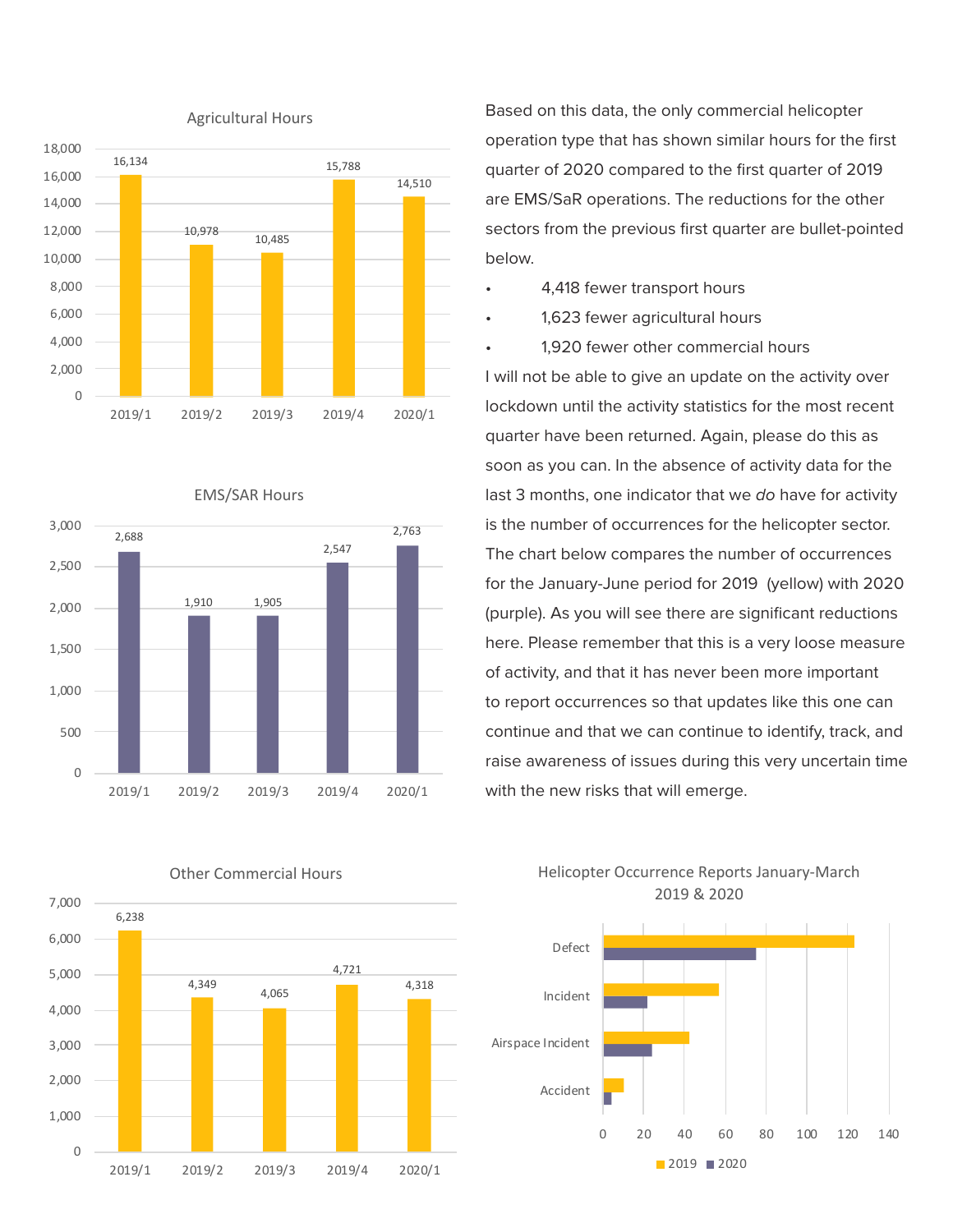# **accidents in 2020**

There have been four helicopter accidents in 2020 to date. In the same time period for 2019 there were ten. Of the four, two were on external load operations and two were on wilding pine control work. Details of the accidents are below.



AS 350



External Load - Tail Rotor Contact

The helicopter was engaged on beehive slinging operations. On takeoff from the staging area, the pilot was not aware that the long line was connected to the helicopter. The long line contacted the tail rotor and the helicopter crashed. The pilot sustained serious injuries and the crewman on board sustained moderate injuries. The investigation report stated:

"A number of factors contributed to the accident, the main root cause identified was that clear verbal communication was not used regarding the connection of the long line." Image of the TR below.





The aircraft was engaged on wilding pine spray operations. As a result of the helicopter's low speed and the variable wind conditions at the time, tail rotor control was lost and the machine crashed, ending up on its side in a clearing with substantial damage.



Main Rotor Blade Strike - Terrain

During a wilding pine clearing operation, the main rotor blades came into contact with terrain on the final load of the job. Following the main rotor strike, the pilot was able to safely land the helicopter.





External Load - Tail Rotor Contact

The helicopter crashed after the lifting strop contacted the tail rotor in flight. The strop had been wrapped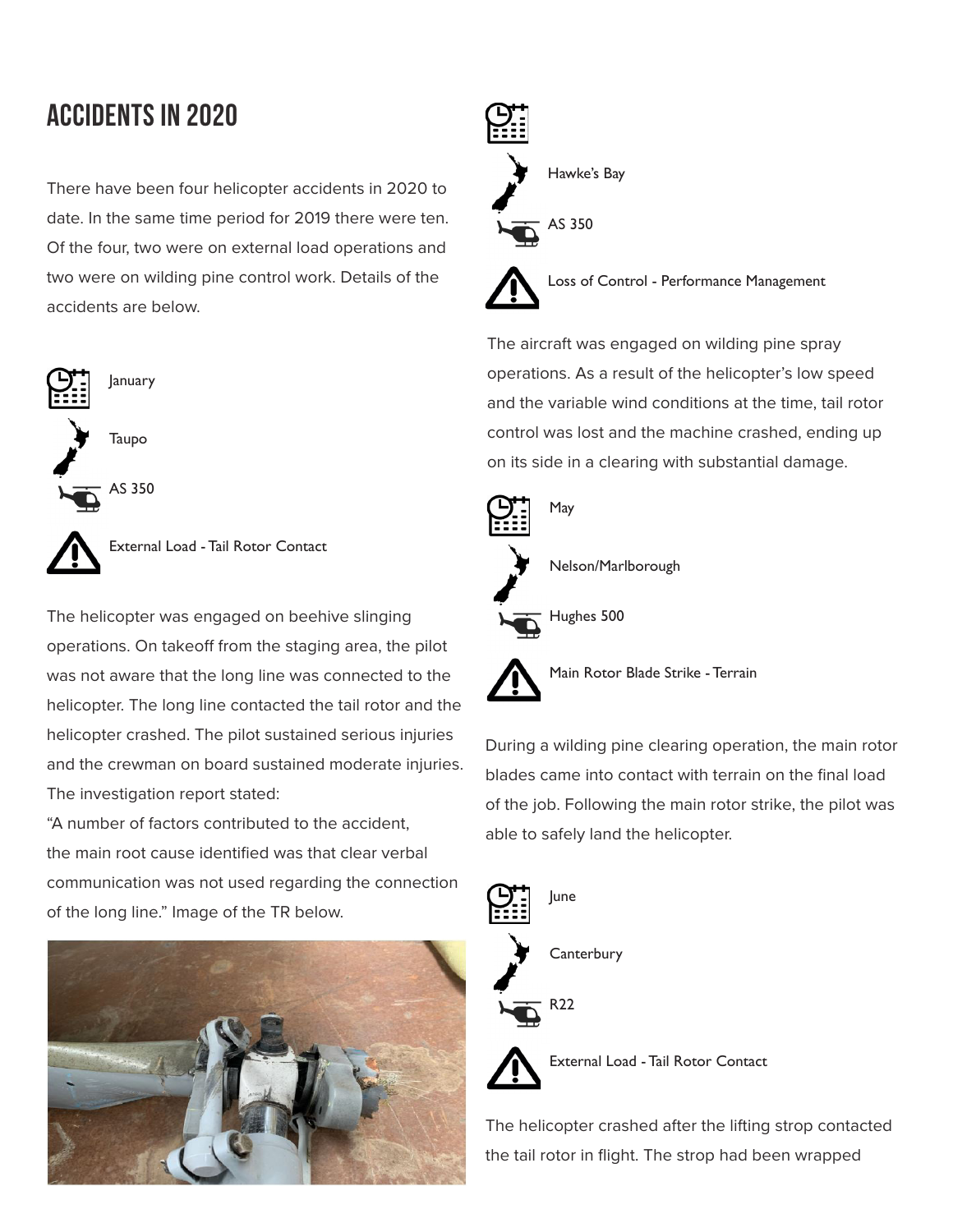over the tail boom after the helicopter was landed and the pilot took a break. A pre-flight walk around was not completed prior to taking off again.

### **other incidents and defects in 2020**

Details are provided below of some other significant incidents and defects reported in 2020 to date.



Loss of Control - Performance Management

The helicopter was conducting a spray run. Shortly after lift-off, the helicopter sank into the crop. The starboard spray boom came into contact with the crop and ground and was broken off.

The operator advised that a combination of factors led to the occurrence. The wind was reported as variable. The previous spray run had taken off to the north after a period of departures in a southerly direction. Prior to the occurrence spray run, the pilot had walked out into the paddock to determine the wind, which was reported to be a south-westerly of 3-4 knots. The pilot decided to take off to the southwest and did so, however, in the short time between making the decision and taking off, the wind appears to have swung back to a more norwesterly direction. The takeoff was made in a tall crop paddock. Tall crops diminish ground effect. The combination of the small tailwind and reduced ground effect led to the helicopter sinking after lift-off.

The operator advised that the occurrence was discussed by all staff and management immediately afterwards, and again at the March safety meeting.

It was agreed by all that the wrong loading site had been chosen due to the height of the crop at the time. Due to the reduction in ground effect that occurs in this situation, the operator determined that future operations would not occur out of loading sites where this may be a factor. The Safety Manager also advised that they have diarised a reminder for January 2021 to ensure all personnel maintain an awareness of this.



The pilot door of the helicopter was removed for the operation and placed on the ground. Subsequently it was run over by a vehicle. The operator identified a number of causal factors including: *Human Factors:* 

- Communication between pilot and ground crew

• Lack of formal policy on storage of doors when removed from aircraft in field of operation

*Organisational Factors:* 

• Lack of formal policy on storage of doors when removed from aircraft in field of operation

*Lessons Learned:* 

- Improved communication between pilot and ground crew
- Importance of situational awareness when in the field
- Requirement for formalization of a basic company policy on storage of doors when removed from aircraft in field of operation
- Large Hi-vis bag being manufactured to store pilot door when removed in field of operation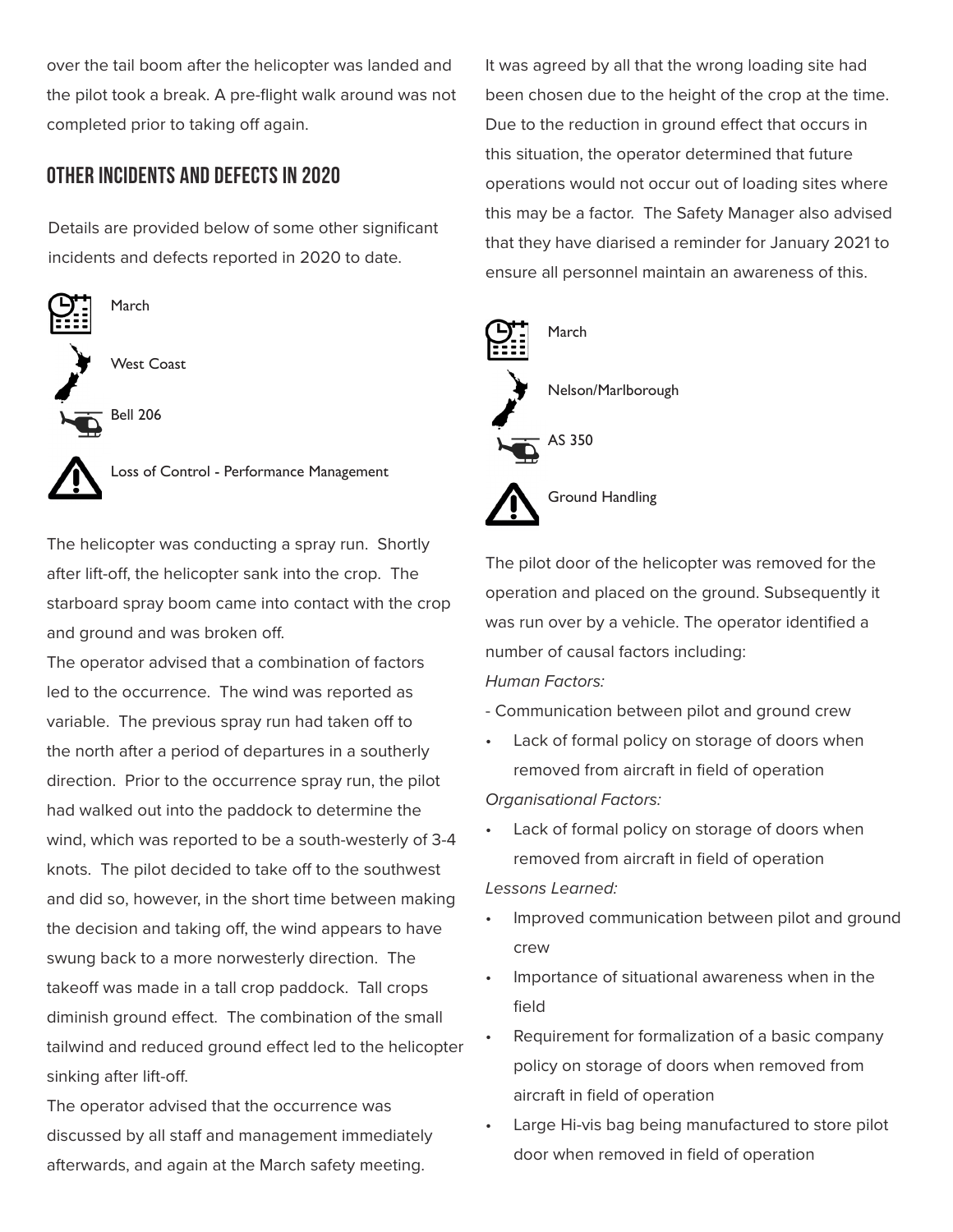

While on a boundary run on agricultural spray operations, the pilot inputted right cyclic to come on line. This input caused the right hand tip of the spray boom to contact a willow tree. The pilot landed and found that the carbon spray boom had cracked around the contact point.



Central North Island

Hughes 500

May

Oil System - Maintenance

Pilot landed to find oil splatters over the cowl doors. The helicopter had flown approximately 3 hours since return to service from a compressor change. On opening of the cowl doors the pilot found two nozzles that were meant to be lock wired not completely closed which allowed the oil to leak. Engineer confirmed this was the cause. Pilot refilled oil and closed nozzles. The investigation report identified several human factors elements relating to maintenance. The report noted: *"Human factors weigh in heavily with this incident. One of the engineers would normally carry out the work, and the senior engineer would check it afterward, this time the senior helped to speed up the turnaround time and they both missed the drain blanks being correctly fastened. There was no apparent oil leaking during the ground run and no leak on post flight check.* 

*Normally one engineer would carry out the work, while a senior engineer would check this work. In an attempt to speed up the turnaround time (stress factor) both engineers worked on the aircraft at the same time. Subsequently both who had been working on the aircraft missed the drain blanks being correctly fastened".*  Image below.





Due to recent rain the tow tractor seat was soaking wet. An orange cover was placed over the seat so the pilot would not get wet. The pilot forgot to remove said cover, as the helicopter lifted off the trolley the cover was blown off the seat and came in contact with the main rotor blades. The Helicopter was landed immediately and shut down. Engineers made a thorough inspection, no damage found, and helicopter released to service.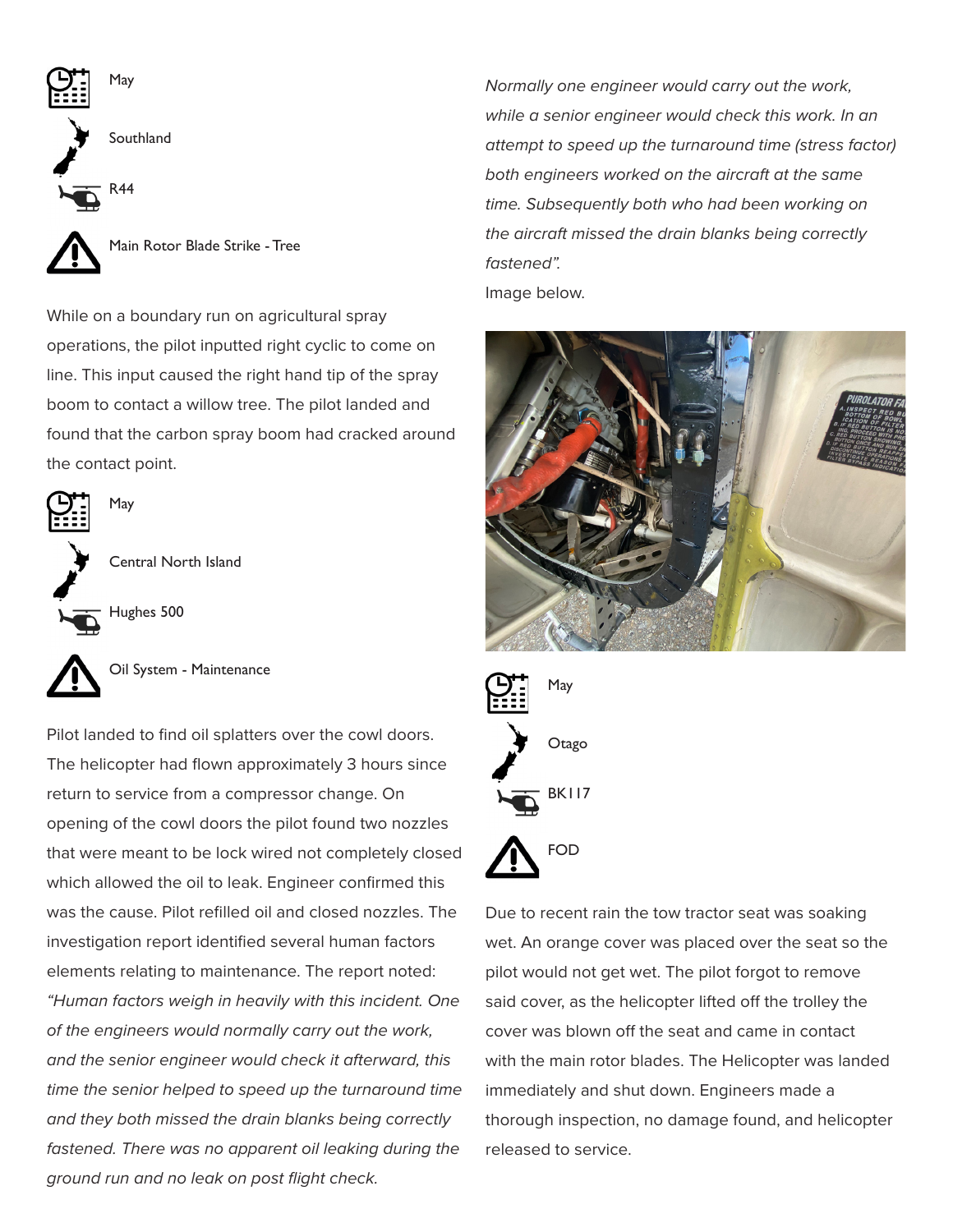

The pilot reported leaving the helicopter running at ground idle to inspect the fertiliser bucket. Heard an unusual noise, looked up and saw rotor disc had tilted back. Pilot re-centred the cyclic, insufficient cyclic friction. Engineers called to inspect. MR Droop Stops took majority of the force, and found bent, one cracked. Droop stops and all main rotor hub bolts to be replaced.



External spreader bucket operation. New strops (synthetic) with jacketed covers, velcro secured had been fitted to the spreader bucket and this was to be the first job with these new lines. The previous lines had time expired. On the first load out the front line was noted by both pilot and crew to be fluttering/ vibrating. This sometimes happens with jacketed lines as they can catch the airflow and flutter. Carried on to the block but the bait would not sow so returned to the load site to rectify. Heading down the valley a thump was felt and looking at the mirror pilot could

see that the jacket had ripped about 1m up from the bucket end. The velcro had undone and the cover was trailing back towards the tail. Aircraft slowed and continued back to the load site where the cover was removed.



Door Opening

While on long finals to land on snow, front passenger door popped open. Pilot slowed aircraft, briefed pax and checked no loose items in the cabin, then continued final approach to land on snow. After landing and talking to the passenger at the door, it seemed likely that with her leaning forward and a jacket rolled around waist had caught and lifted the latch.



As the pilot was turning onto his approach to land his pilot's side door popped open. The pilot had noticed lately the door latch moving slightly to the open position and sometimes the top latch popping open. He usually noticed this happening and was able to move the latch into lock position. This time it gave him very little sign that it was moving and popped open to his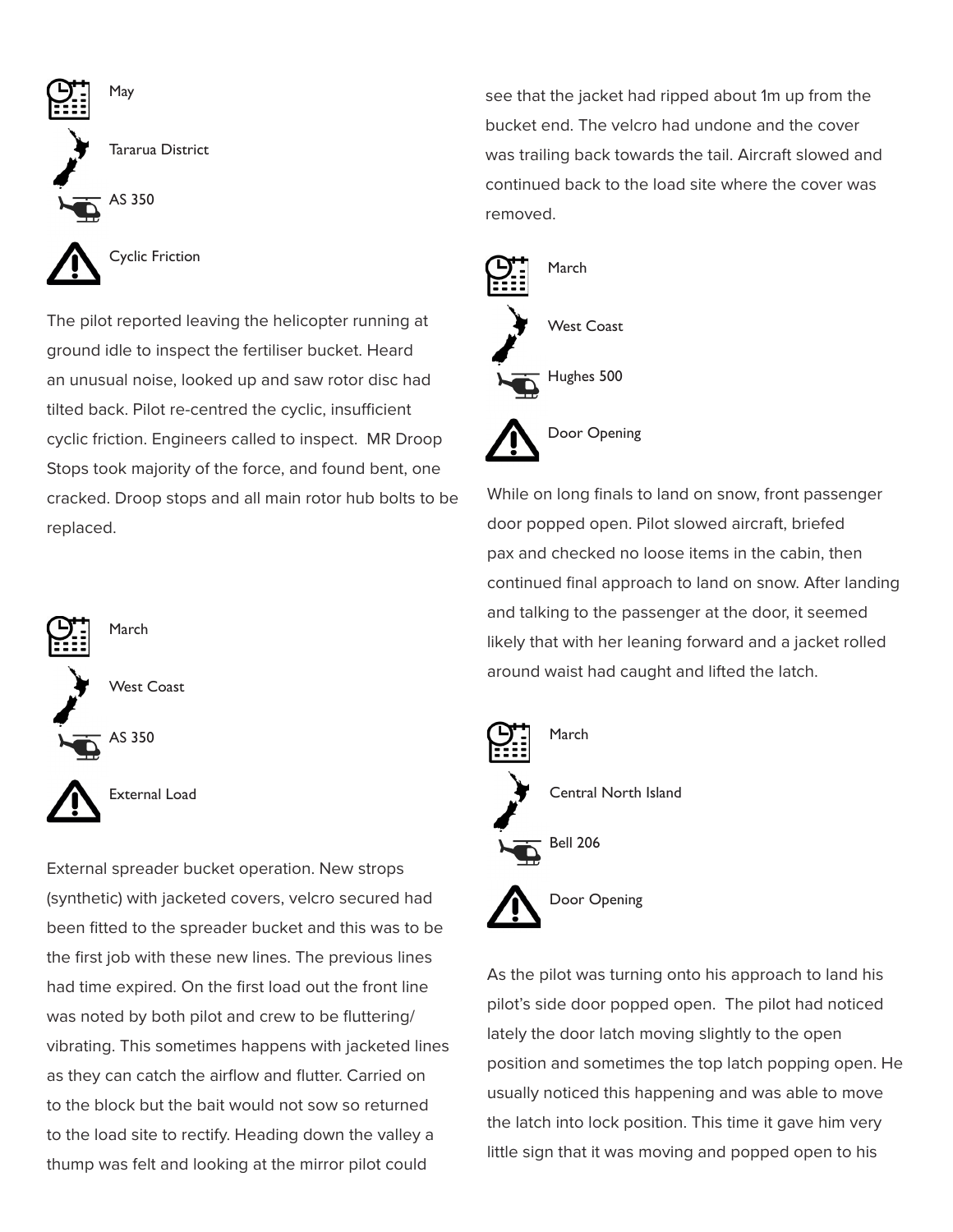surprise. The pilot communicated to the passengers on board what had happened and debriefed before they went their separate ways.

The pilot managed to close the door while in flight. The aircraft is 5hrs away from service so will get engineers to take a close look at latching mechanism to repair or replace.



It was found the RH side inspection panel had lost screws due not being tightened correctly. The panel has 8 screws, 5 of which were lost due insufficient tightness. The panel was still held in place but had come away from the adjacent panel by 10mm so the pilot noticed it during the post flight checks. The screws were replaced and maintenance staff made aware to carry out correct maintenance practices.



Hughes 500



**Maintenance** 

Following a flight after a 300 hour maintenance check, a torch was found behind some wiring in the engine bay, after the engineer called asking the operator to check for the missing torch. The operator approached the maintainer about the incident,

evidently the personal tool check was carried out after the helicopter left the maintenance hangar. The operator also undertook to remind pilots via a memo of the importance of carrying out thorough pre-flight inspections following maintenance. Image below.





The crewman was sitting in the co-pilots seat during a transit EMS flight. Approximately 5 minutes into the flight, the crewman attempted to close the sliding window on the LH forward door, at which time the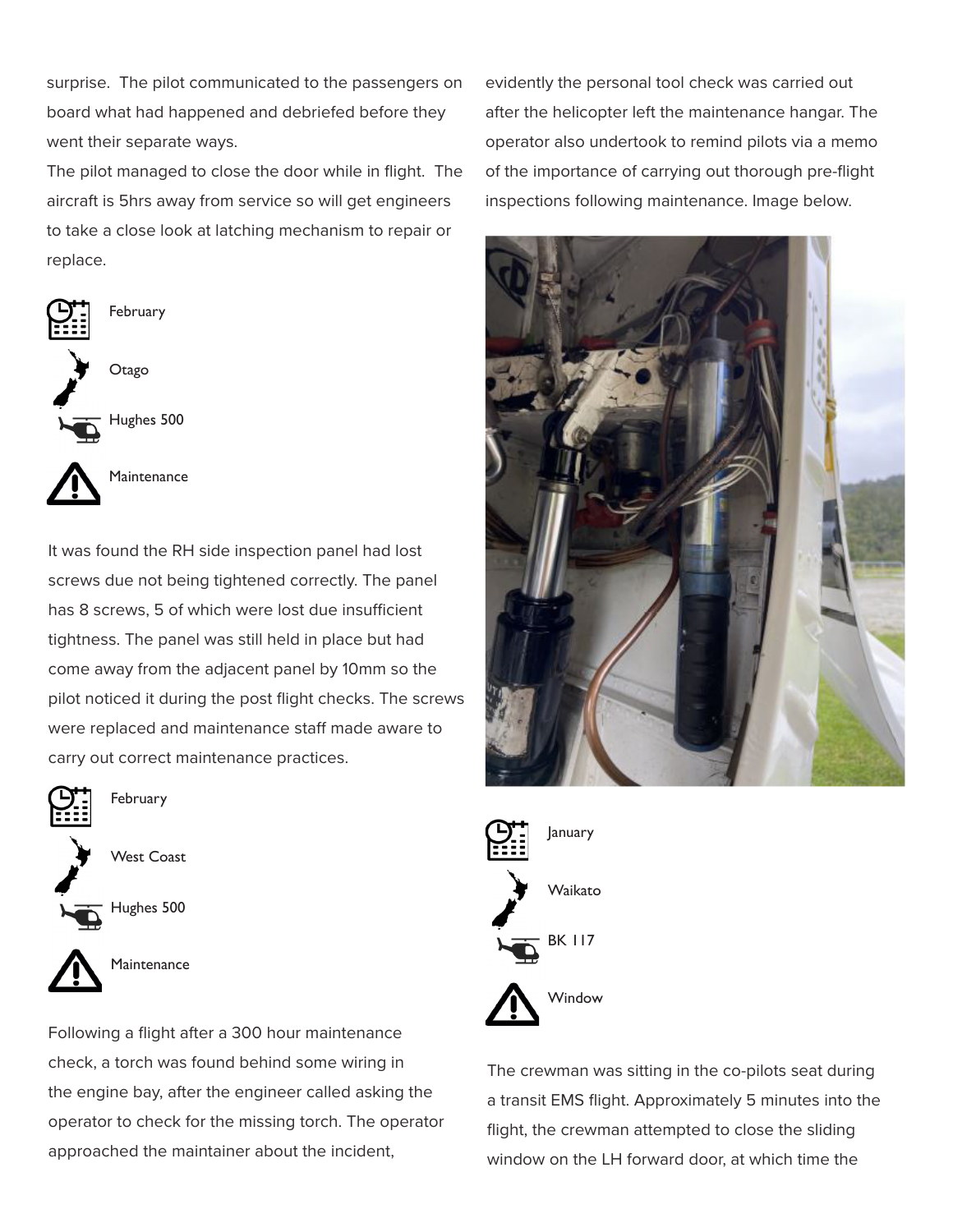window broke through the horizontal axis and fell from the aircraft. The crewman managed to recover the remaining third of the window and bring it into the cabin. The piece of window that fell may have fallen in a residential area.

It appears the window has broken in the rough area where the window catch is attached to, and there are a few small cracks in the plexiglass.



While conducting low level spraying operation the pilot noticed smoke coming from out from the cyclic area/ beneath their seat. Power was switched off and an emergency landing executed at the loading site. On inspection, they found a pair of electrical crimping pliers under the pilot's seat. These had crossed two terminals, creating a short. After further systems checks and damage inspection the helicopter was relocated to the maintenance provider. It was found that during previous maintenance, the crimping tool had been inadvertently left under the seat while electrical work was carried out. The pilot noted that while they have always carried out through preflight inspections after maintenance, they will take greater care in questioning what has been done, if tool control has been completed, and would inspect any work where an engineer was working alone and duplicate checks weren't required. The pilot also would encourage engineers to leave covers off until inspection/ preflight is complete so difficult to see areas can be inspected.



While getting the helicopter reconfigured for wilding pine operations immediately after company training, the pilot inadvertently left the pin that secures the duel collective control in its hole with the helicopter instead of removing it and securing it to the collective. Upon lift off they noticed collective travel was restricted by something they couldn't see. The pilot shut down the aircraft and discover the problem was the pin was contacting the duel collective cover and restricting movement.



While on a ferry flight for an agricultural operation the pilot encountered cloud conditions which prevented further flight north-bound. The pilot executed a 180° turn to return to the hangar which was approximately 2nm south. Exiting the turn, the aircraft climbed into IMC conditions. The pilot's report noted that poor decision making lead to them climbing for a visible gap in the cloud rather than lowering below the cloud base. Disorientation quickly set in. The helicopter exited the cloud in a nose-down attitude approximately 200ft above the ground. The pilot quickly regained control and the aircraft was landed in a flat paddock.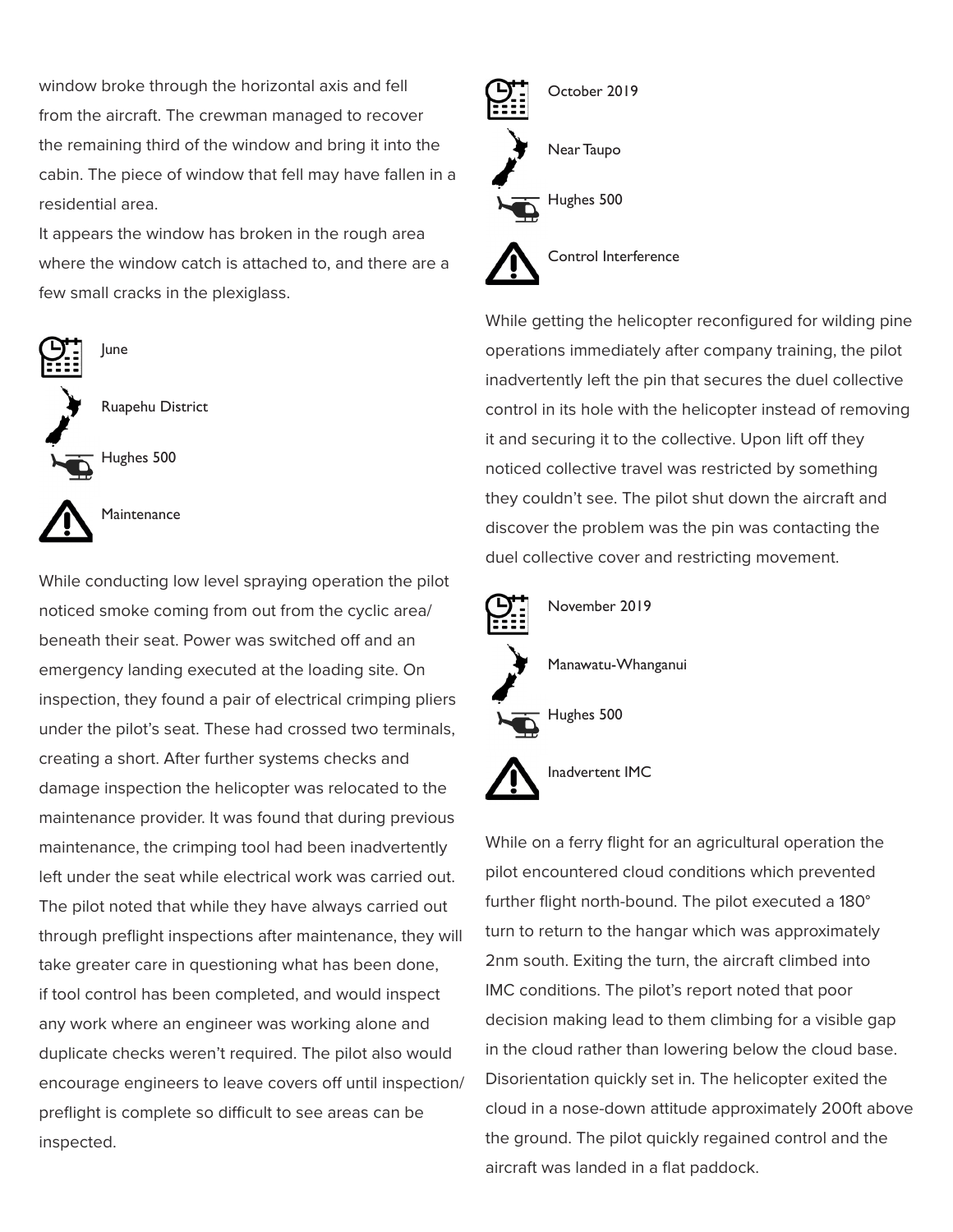The pilot shared the following lessons learned: *The incident highlighted the lack of currency on both how to react if encountering IMC, and in using aircraft instruments.*

*It also highlighted just how hard it is to transition onto instruments in a situation of duress.*

*The saving grace was that the cloud wasn't to the ground. When I became visual, while I didn't have a lot of ground clearance, instinct took over and I performed a spray (reversal) turn away from the ground, and landed, shaken but safely.*

#### *Lessons learned.*

*Don't be too casual around cloud. I failed to prevent the aircraft climbing after the 180 degree turn, and entered the cloud. Making the wrong decision to climb for a gap instead of descending then put me into IMC.*

*Pilots need to maintain currency on how to react to IMC conditions and use of instruments. This needs to be done regularly with annual FCCC, ag checks, or BFR's. I believe I complied with met minima up until the final moments, and have always been conscious of doing so. Pilots need to stay current with relevant met minima, keep situational awareness, and have strong selfevaluation.* 

### **wirestrikes**

Wirestrikes remain a major risk on helicopter operations. In late 2019 there were three wirestrike incidents reported on agricultural operations.



November 2019

Rotorua



Wirestrike

The pilot was spraying steep paddocks with distribution lines running through them. While doing a boundary run and spraying uphill, the pilot was avoiding spraying some trees - these trees were obscuring the power pole. The pilot report that once the wires became visible it was too late. He saw them clear the helicopter bubble, then the wires hit the mast of the helicopter. The wires separated from the nearby joiners and sprung free. The pilot landed the helicopter and contacted the company management.



The pilot was conducting spot spray operations on a station in Nelson/Marlborough. On the fourth load of the morning he was working a face on the south eastern side of a river on the station where both the main hydro line and the Marlborough Lines network run parallel to one another off the top of the saddle, down the slope in an East/West direction and across the river, with a smaller network line being on the North side of the main transmission line. While spot spraying broom on the South side and up slope of the main transmission line the pilot spotted two plants close to the wires. A short high recon flight was carried out to determine whether there was enough room to get alongside the wires or whether it would be necessary to spray from above the wires. The pilot determined that there was enough room to get lower alongside the big wire to spray the plants. Once the plants had been sprayed another plant was spotted downslope on the other side of the big wire. After spraying the plant the pilot turned away from the big wires and started to descend down slope into the